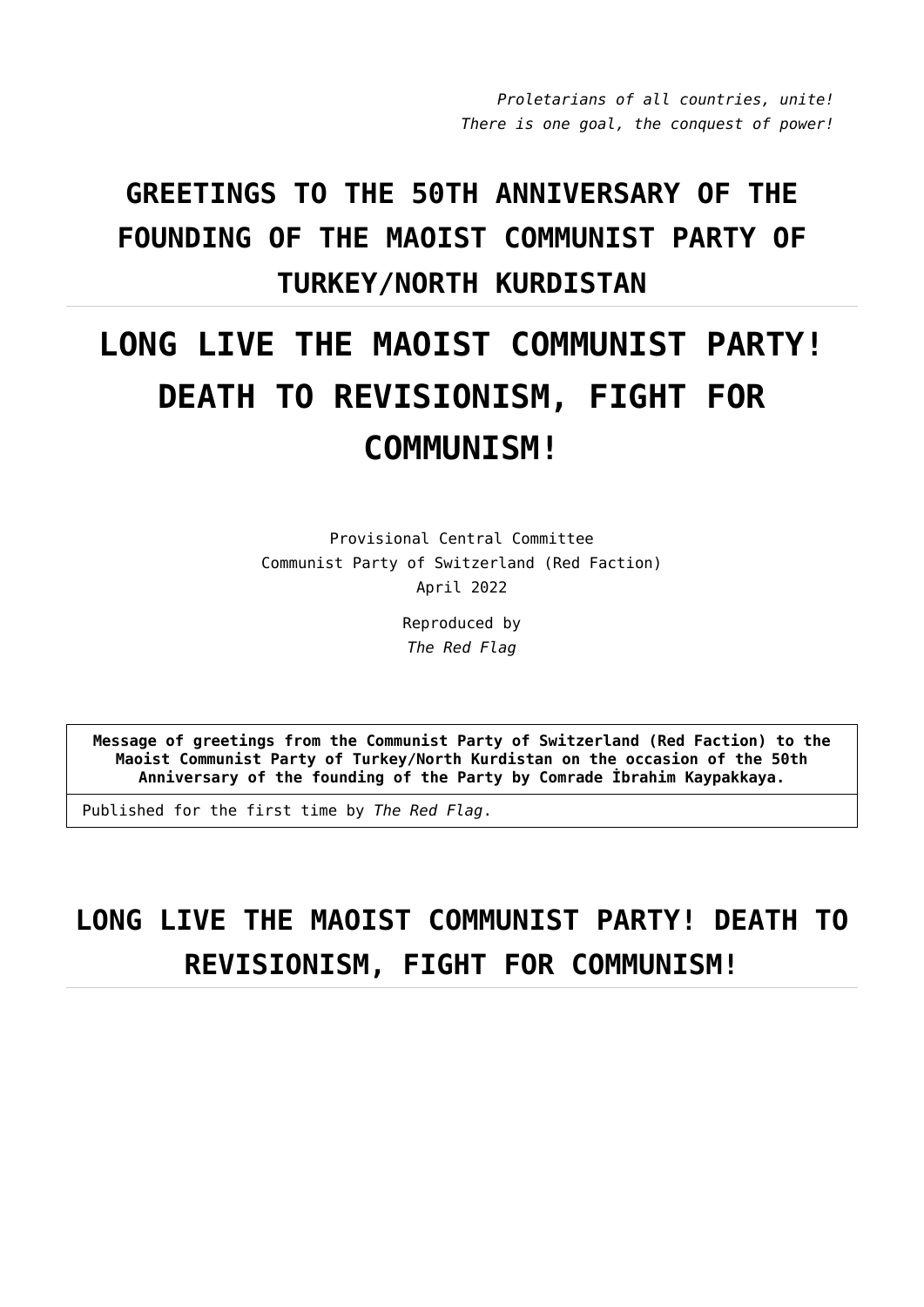**Finally now, listen to this. As we see in the world, Maoism is marching unstoppably to direct the new wave of proletarian world revolution. Listen well and understand! Those who have ears, use them. Those who have understanding — and we all have it — use it! Enough of this nonsense. Enough of these obscurities! Let us understand that! What is unfolding in the world? What do we need? We need Maoism to be embodied, and it is being embodied, by generating Communist Parties to drive and direct this new great wave of the proletarian world revolution that is coming.**

**Everything they told us, the empty and silly chatter of the famous «new age of peace». Where is it now? What about Yugoslavia? What about other places? That is a lie; everything became politicised. Today there is one reality; the same contenders of the 1st and 2nd World Wars are preparing a new 3rd World War. We should know this and we, as the children of an oppressed nation, are part of the booty. We cannot consent to this! Enough imperialist exploitation! We must finish with them! We are of the third world and the third world is the base of the proletarian world revolution, with one condition, that the Communist Parties brandish and direct! That is what we must do!**

*Abimael «Gonzalo» Guzmán: «The Speech from the Cage» (24.09.1992)*

**A disciplined Party with roots among the masses, free from subjectivism, revisionism and opportunism, which practices self-criticism, will develop and grow within the armed struggle. In this way it will overthrow the State, absorb fresh blood and free itself of bourgeois elements. In this way it will gather around itself the most progressive elements, communist directors and fighters.**

*İbrahim Kaypakkaya: «The Origin and Development of the Differences Between Shafak Revisionism and Ourselves» (June 1972)*

> *TO THE CENTRAL COMMITTEE MAOIST COMMUNIST PARTY OF TURKEY/NORTH KURDISTAN*

Dear Comrades,

On the 24th of April, 2022 your Party, the only true Communist Party of Turkey/North Kurdistan, celebrates the 50th Anniversary of its founding. Your Party was founded by the great communist leader Comrade İbrahim Kaypakkaya as the continuation of the tradition of the original Communist Party of Turkey and through the struggle between the two lines, the white bourgeois line and the red proletarian line, by centring on the question of armed struggle as the basic question of the new-democratic revolution in your homeland. It was in the course of the theoretical struggle and the armed struggle initiated and directed by Comrade Kaypakkaya that your Party came to be born, and it was in the course of the theoretical and armed struggle directed by the Left inside of your Party, formerly known as the Communist Party of Turkey (Marxist-Leninist) and today known as the Maoist Communist Party of Turkey/North Kurdistan, that your Party was forged and matured.